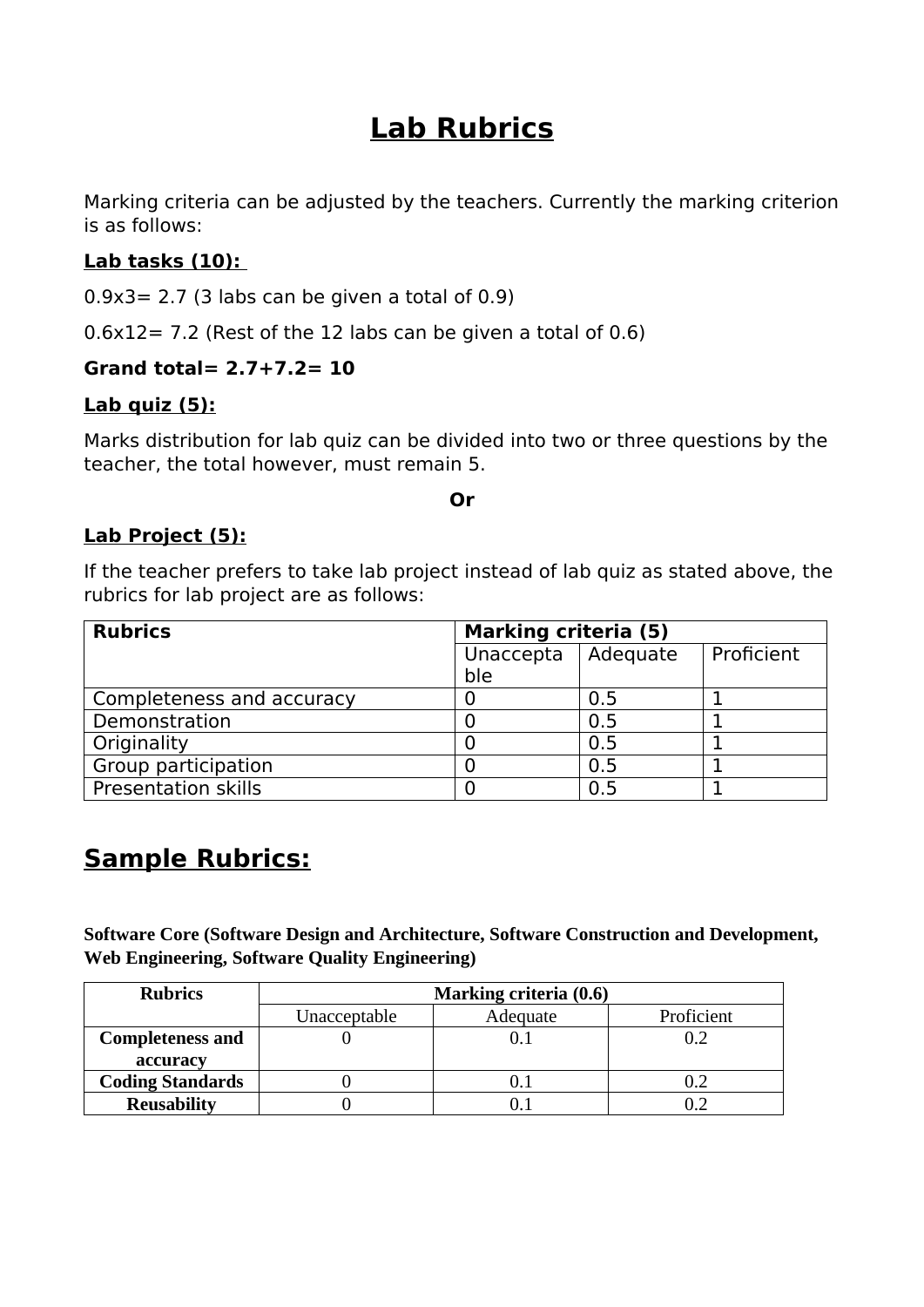**Software Electives (Data science and analytics, Mobile Application Development, Multimedia communication, cloud computing)**

| <b>Rubrics</b>           | Marking criteria (0.8) |          |            |  |
|--------------------------|------------------------|----------|------------|--|
|                          | Unacceptable           | Adequate | Proficient |  |
| <b>Completeness and</b>  |                        | 0.1      |            |  |
| accuracy                 |                        |          |            |  |
| <b>Creativity</b>        |                        | $0.1\,$  |            |  |
| <b>Modern tool usage</b> |                        | U.I      |            |  |
| Project idea             |                        |          |            |  |

**Computing Core (Programming Fundamental, Object Oriented Programming, Data Structures and Analysis, Database Systems, Operating System, Computer Networks)**

| <b>Rubrics</b>          | Marking criteria (0.8) |          |            |  |
|-------------------------|------------------------|----------|------------|--|
|                         | Unacceptable           | Adequate | Proficient |  |
| <b>Completeness and</b> |                        | 0.1      |            |  |
| accuracy                |                        |          |            |  |
| <b>Efficiency</b>       |                        | $0.1\,$  |            |  |
| <b>Reusability</b>      |                        | $0.1\,$  | 0.2        |  |
| Problem                 |                        | 0.1      |            |  |
| recognition             |                        |          |            |  |

#### **General (Introduction to Information Communication Technologies)**

| <b>Rubrics</b>         | Marking criteria (0.6) |          |            |  |
|------------------------|------------------------|----------|------------|--|
|                        | Unacceptable           | Adequate | Proficient |  |
| <b>Timeliness</b>      |                        |          |            |  |
| <b>Efficiency</b>      |                        |          |            |  |
| <b>Troubleshooting</b> |                        |          |            |  |
| techniques             |                        |          |            |  |

#### **Detail description of Sample Rubrics**

|                     | <b>PLO</b>     | <b>Proficient</b>   | <b>Adequate</b>     | <b>Unacceptable</b> |
|---------------------|----------------|---------------------|---------------------|---------------------|
|                     | <b>Mapping</b> |                     |                     |                     |
| Problem             |                | Demonstrates the    | Demonstrates the    | Not able to         |
| <b>Recognition</b>  |                | ability to identify | ability to identify | identify any        |
|                     |                | problems.           | problems with       | problems.           |
|                     |                |                     | some assistance.    |                     |
| <b>Completeness</b> |                | The lab is          | The lab is mostly   | The lab in its      |
| and accuracy        |                | complete and        | complete and        | current state is    |
|                     |                | accurate in         | accurate in         | not                 |
|                     |                | context of          | context of its      | implementable.      |
|                     |                | implementation      | implementation.     |                     |
| Coding              |                | The lab is          | is<br>The<br>lab    | The lab is not      |